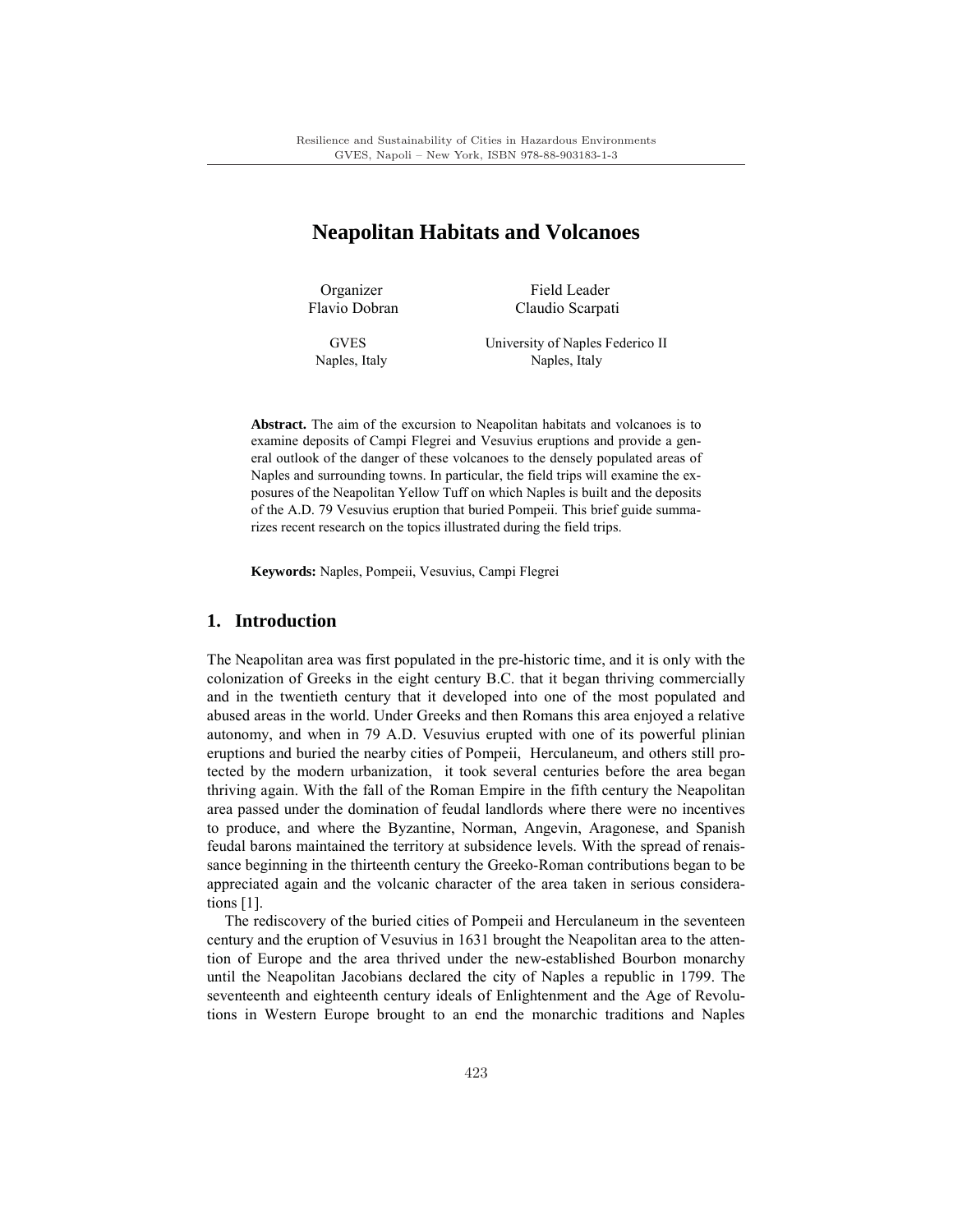passed from being the largest city of Europe to a subservient city serving the newfound Italian State that was established in 1865 [2].

When during the second half of the twentieth century Naples could not absorb anymore the demographic pressure, many Neapolitans settled on the slopes of Vesuvius and surrounding towns built on the deposits of Campi Flegrei eruptions, and today there are more than one million people living within 10 km of the craters of these volcanoes and one million people in Naples who for most part believe that the city will not be affected by future eruptions. The ignorance of the consequences of Campi Flegrei and Vesuvius eruptions is widespread in the Neapolitan area, because the current population has no experience with eruptions and the information and education campaigns are not directed at building a security culture that would make the area more resilient to these eruptions [1].

## **2. Campi Flegrei Volcano**

#### **2.1 Campi Flegrei Geological Setting**

The Campi Flegrei volcanic field is a vast area that includes a large part of the city of Naples and the Island of Procida (Fig. 1). This area is characterized by the presence of diffuse monogenetic volcanic cones and two nested calderas associated with the Campanian Ignimbrite (39 ka BP) [3-5] and the Neapolitan Yellow Tuff (15 ka BP) [6,7] eruptions, respectively. These areas consist of pyroclastic deposits and subordinate lavas separated by paleosols. Numerous small volcanic centres have also been identified, including a lava dome and five scattered monogenetic vents located in the city of Naples [5], three lava domes along the morphological border of Campi Flegrei [3,8,9] and five local vents on Procida Island [10-12]. The products of this early activity are covered by tephra from different sources: (a) coarse fallout and flow deposits from Ischia Island (one of which has an age of 55 ka [13]) mantle the ancient volcanoes of Procida and Monte di Procida [9]; (b) stratified fall deposits from the eastern part of Campi Flegrei (Torre di Franco Tuffs dated at >42ka [14]) lie on the Neapolitan volcanoes [5]. An ubiquitous succession formed by coarse welded beds (Piperno) and lithic breccia (Breccia Museo) associated with the Campanian Ignimbrite eruption [3] covers the ancient sequence. These proximal deposits dated at 39 ka [15,16] or 37 ka [17] mark the oldest caldera rim that occupies the Campi Flegrei region and part of the city of Naples [3-5]. A few small volcanoes (Solchiaro and Trentaremi) located inside and outside the caldera and some local tephra layers (e.g. Withish Tuffs) crop out below the Neapolitan Yellow Tuff (15 ka) [7]. This huge pyroclastic deposit (50 km<sup>3</sup> dense rock equivalent) [6] crops out extensively in the Neapolitan area and produced a second caldera collapse inside the pre-existing Campanian Ignimbrite caldera. Tens of small volcanic edifices (most made up by lithified yellow tuff) emplaced almost exclusively within the Neapolitan Yellow Tuff caldera both during the prehistorical and historical times (Monte Nuovo volcano, 1538 AD) (Table 1).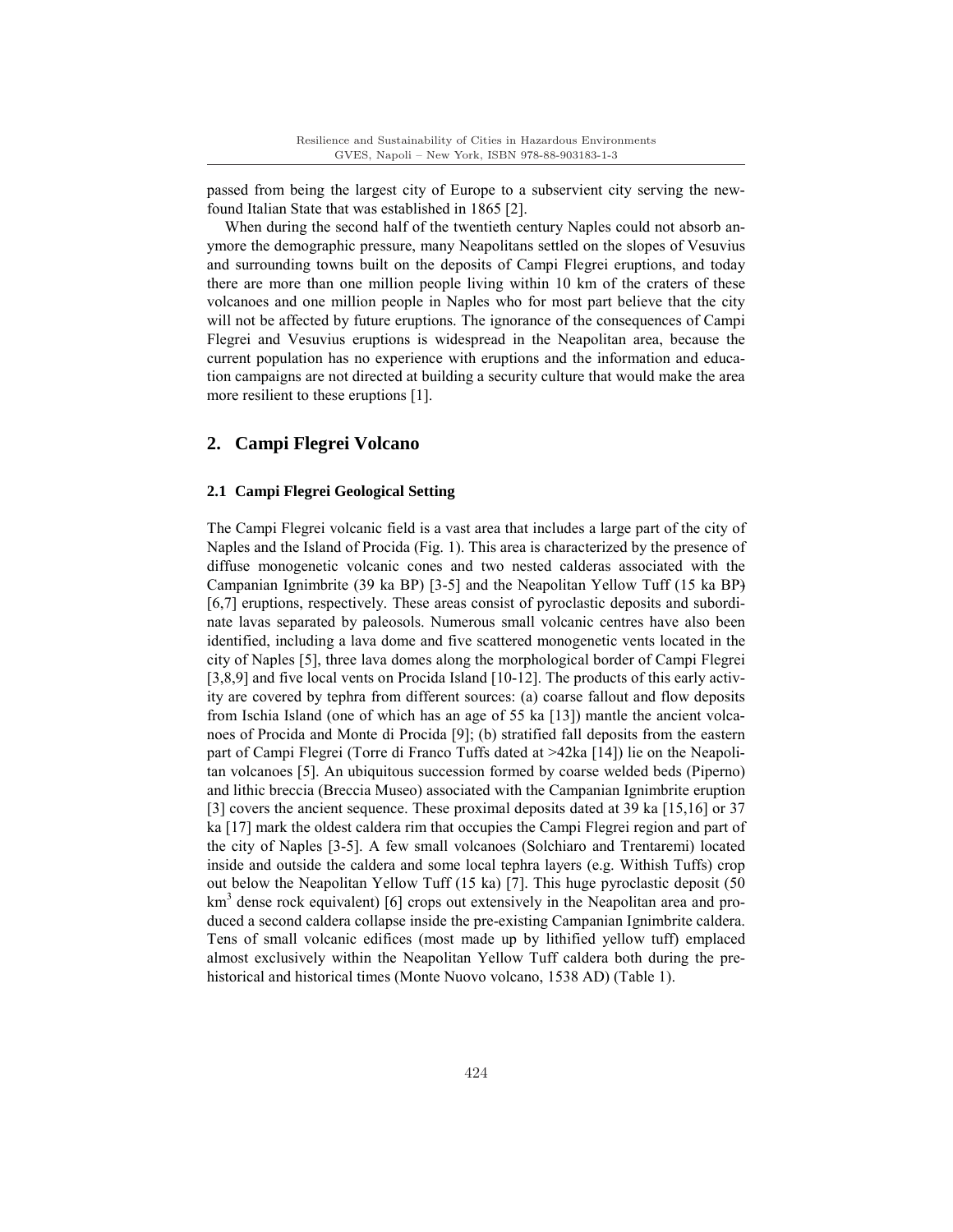

Resilience and Sustainability of Cities in Hazardous Environments

**Figure 1.** Map of the Campi Flegrei area.

| Previous Campi Flegrei<br>Stratigraphy |                                                                              | <b>Synthemic Unit</b>                                                                                      |              |
|----------------------------------------|------------------------------------------------------------------------------|------------------------------------------------------------------------------------------------------------|--------------|
|                                        |                                                                              | Synthem                                                                                                    | Supersynthem |
| III period                             | <b>III</b> Epoch<br>20 explosive eruptions and 3 lava<br>flows               | Monte di Procida<br>9 explosive eruptions<br>6 volcanic edifices                                           |              |
|                                        | II Epoch<br>6 explosive eruptions                                            |                                                                                                            | Flegrean     |
|                                        | I Epoch<br>37 explosive eruptions                                            |                                                                                                            |              |
|                                        | <b>Neapolitan Yellow Tuff</b>                                                | <b>Neapolitan Yellow Tuff</b>                                                                              |              |
| II period                              | More than 9 explosive eruptions.<br>7 volcanic edifices                      | Solchiaro<br>12 explosive eruptions<br>2 volcanic edifices                                                 | Campanian    |
|                                        | Campanian Ignimbrite                                                         | <b>Campanian Ignim-</b><br><b>brite</b>                                                                    |              |
| I period                               | More than 11 explosive eruptions<br>and 5 lava flows.<br>2 volcanic edifices | <b>Serra</b><br>19 explosive eruptions<br>1 volcanic edifice<br><b>Paleoflegrei</b><br>6 volcanic edifices |              |

**Table 1.** Stratigraphic scheme of Campi Flegrei

The Campi Flegrei is in a persistent state of activity, as testified by the last eruption of Monte Nuovo in 1538 [18,19], the 1970-72 and 1982-84 unrest episodes and bradyseismic crises [20], and intense fumarolic activity [21].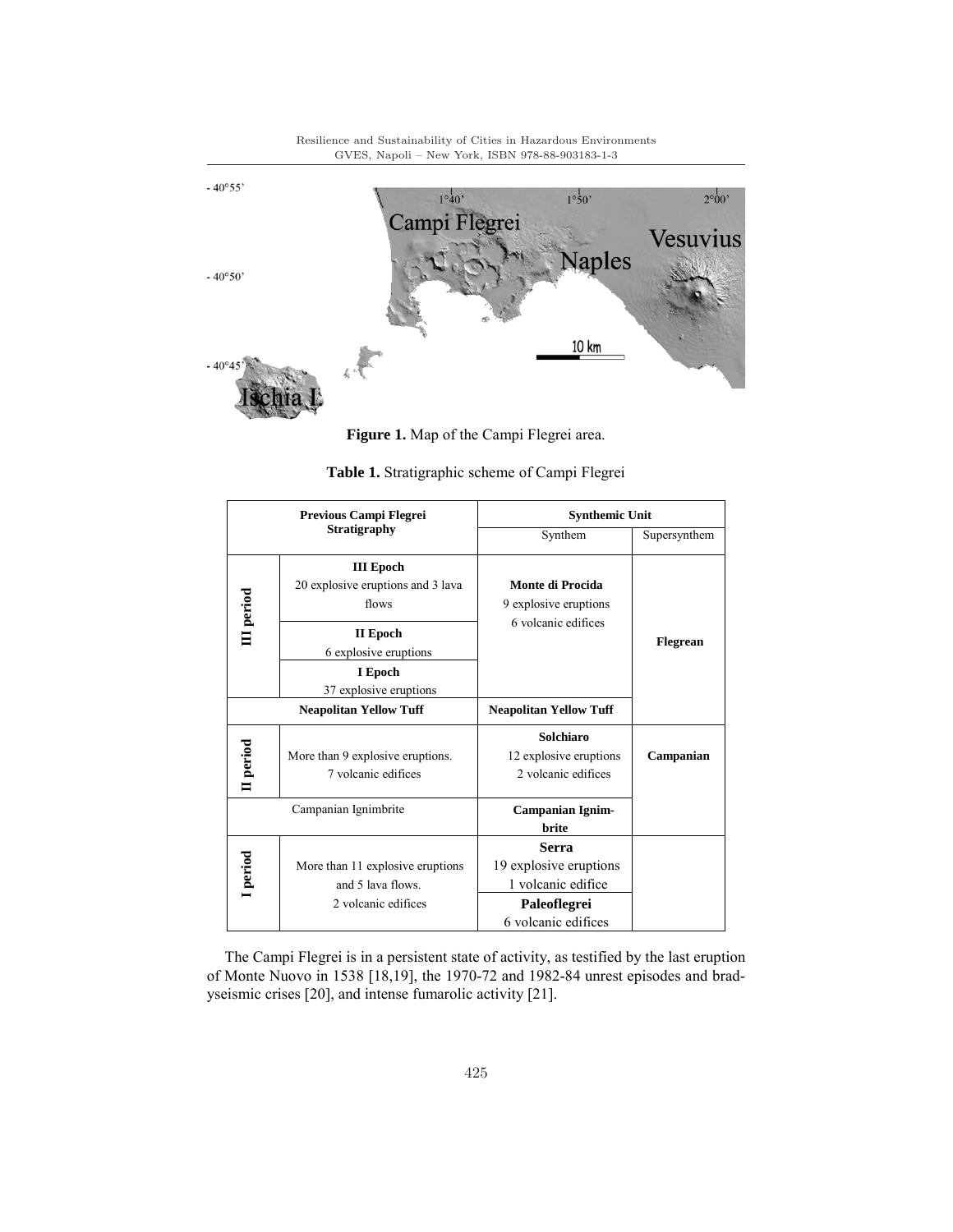On the basis of the presently available age data, a new chronostratigraphic model of the Campi Flegrei recent volcanism can thus be drawn [22]. The proposed scheme is characterized by three epochs of approximately continuous activity (Table 1): (1) Epoch I from 15 to 10.9 ka; (2) Epoch II from 9.6 (Fondi di Baia eruption) to 8.6 ka (Bacoli eruption); (3) Epoch III from 6.5 (Porto Miseno) to 3.9 ka (Nisida). Such epochs are separated by time spans of non-documented volcanic activity which are here no more referred to as "quiescent intervals" given that future dating of presently undated eruptions (which still make the great part of the  $\sim 60$  post-NYT events) can result in a much more complex scenario, possibly totally lacking a clear distinction between periods of activity and periods of volcanic quiescence.

#### **2.2 Volcanism of Naples and the Campanian Ignimbrite Caldera Collapse**

The autochthonous volcanism in the central part of the city of Naples lies on sedimentary rocks. This ancient activity is recorded in few boreholes which cut 200 m of loose pyroclastic deposits with minor lava horizons. The main lava body was a lava dome identified during the excavation of various tunnels beneath S. Martino [23]. The subsequent activity was exclusively explosive producing the monogenetic vents of Parco Margherita, Parco Grifeo, Funicolare di Chiaia, S. Sepolcro and Capodimonte. Where exposed, the contacts between the remnants of the cones show a west to east trend of this pre-caldera activity. These volcanic edifices were successively covered by three lapilli pumice fall deposits associated with ash and pumice beds possibly related to the Torre di Franco Tuffs of Campi Flegrei. Rolandi and co-workers [24] do not recognize the paleosols between the different lapilli pumice fall deposits and attribute all this thick sequence to a single plinian event, vented in this area, that predate the Campanian Ignimbrite eruption of almost 1 ka. Our interpretation, based on the presence of paleosols and the good sorting of the lapilli pumice fall deposits, is that these deposits are the products of different eruptions and that their source is possibly within the Campi Flegrei. We suggest that only the uppermost and coarser fall deposit is related to the onset of the Campanian Ignimbrite eruption. The grading features and the thickness of this deposit are not easily comparable with that defined for distal locations (>30km from the presumed source, see details in [25,26]) but this is possibly due to the combined effect of deep erosion and the emplacement in a proximal environment. During the Campanian Ignimbrite eruption a thick sequence of welded tuff, spatter deposit and lithic breccia was emplaced in this area. The large average size of the clasts, their lithic nature and the welding feature suggest the proximal character of these deposits.

A caldera collapse cut through the Campanian Ignimbrite and Ancient Tuffs forming the steep scarps that border the south and east sides of Vomero-S. Martino hill and south side of Capodimonte hill. This collapse possibly produced a scarp also west of the Vomero-S. Martino hill, linking this structural high with the well known Piperno-Breccia Museo outcrop of Camaldoli, that is supposed to be completely buried by recent volcanic products (Neapolitan yellow Tuff). It is noteworthy that few tens of meters from the previously described proximal deposits of the Campanian Ignimbrite we have found a grey welded tuff, 5 metres thick, with reverse graded, black scoriae,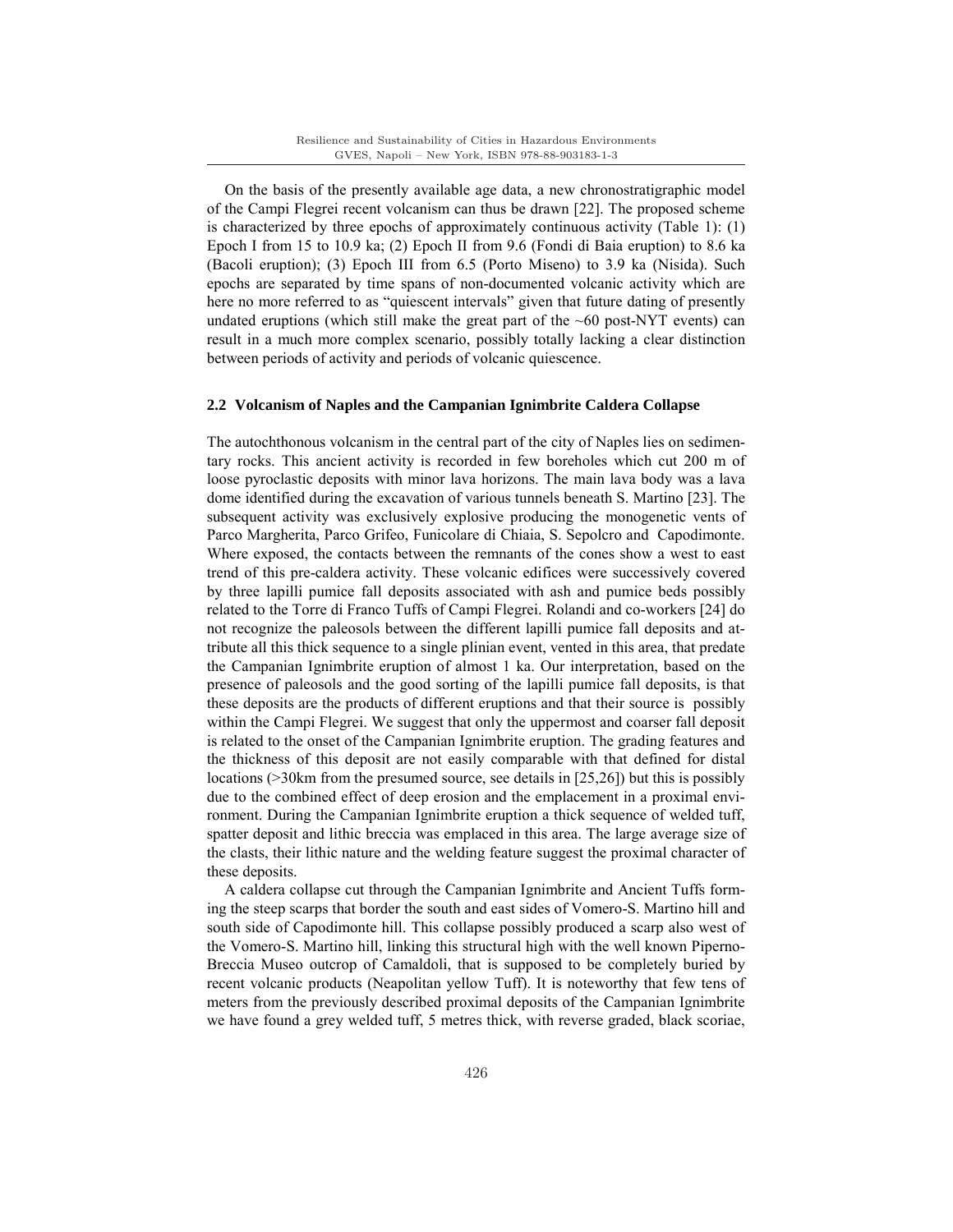embedded in an ashy matrix. We speculate that this deposit could represent the lateral transition between the proximal coarse and welded products and the typical facies of the Campanian Ignimbrite.

The volcanic activity post-Campanian Ignimbrite is represented by the Chiatamone volcano which, with the Trentaremi tuff ring located on the west side of the bay of Naples [27], testify of an explosive activity inside the city of Naples after the Campanian Ignimbrite caldera collapse. The thicker pyroclastic sequence present, at the same stratigraphic height, in the intra-caldera boreholes should be related to remobilized deposits during the prolonged (24ka) erosion of these scarps. Around 15 ka ago, the Neapolitan Yellow Tuff was erupted, producing about 50 km<sup>3</sup> DRE [6] of material and forming a second major caldera collapse in the Campi Flegrei. The eruption produced up to 150 m thick deposit in proximal areas, which draped the erosive remnants of the Campanian Ignimbrite rim, in the Campi Flegrei and Naples. The seaward side of the structural heights was deeply eroded again to the local exhumation of the Campanian Ignimbrite caldera wall. The primary (i.e. volcanic) post-Neapolitan Yellow Tuff activity produced several thin ash and pumice lapilli layers that do not contribute significantly to the structural and morphological features of the study area with the exception of Mt. Echia volcano [27]. On the contrary, volcanoclastic hydrologic remobilization and resedimentation processes were capable of transporting a voluminous sediment load to the level part of the city.

### **3. Somma-Vesuvius**

#### **3.1 Somma-Vesuvius Volcanism**

The volcano of Somma-Vesuvius, located near Naples (southern Italy), buried Pompeii and Herculaneum during the 79 A.D. eruption. This volcano consists of an old stratovolcano, Monte Somma, that collapsed several times because of huge explosive eruptions, and a recent cone, Vesuvius, produced from the inside of the summit depression (caldera) after the 79 eruption (Figs. 2,3).

The Vesuvius crater is about 450 m in diameter and the highest elevation of its rim is 1283 m asl. Several large explosive eruptions (plinian) occurred a few thousand years apart (Fig. 4), with more frequent weakly explosive and effusive episodes that produced stratified ash and lapilli beds (pyroclastic deposits) and lava flows. The plinian events have an age of 21,670 yr B.P. (Pomici di Base eruption), 18,456 yr BP (Pomici Verdoline eruption), 9,348 yr B.P. (Mercato eruption), 3,670 yr BP (Avellino eruption) and 79 (Pompei eruption). During these eruptions the eruptive columns rose several kilometers above the vents forming umbrella-shaped tops that dispersed by the prevailing winds. Solid material (pumice lapilli) fell back from the ascending columns and the clouds draped the topography. Due to the prevailing direction of the wind in the Neapolitan area, the dispersions of fall deposits of the Somma-Vesuvius are usually towards the east, and the frequent collapses of sustained columns produce pyroclastic density currents that may be radially distributed around the volcano.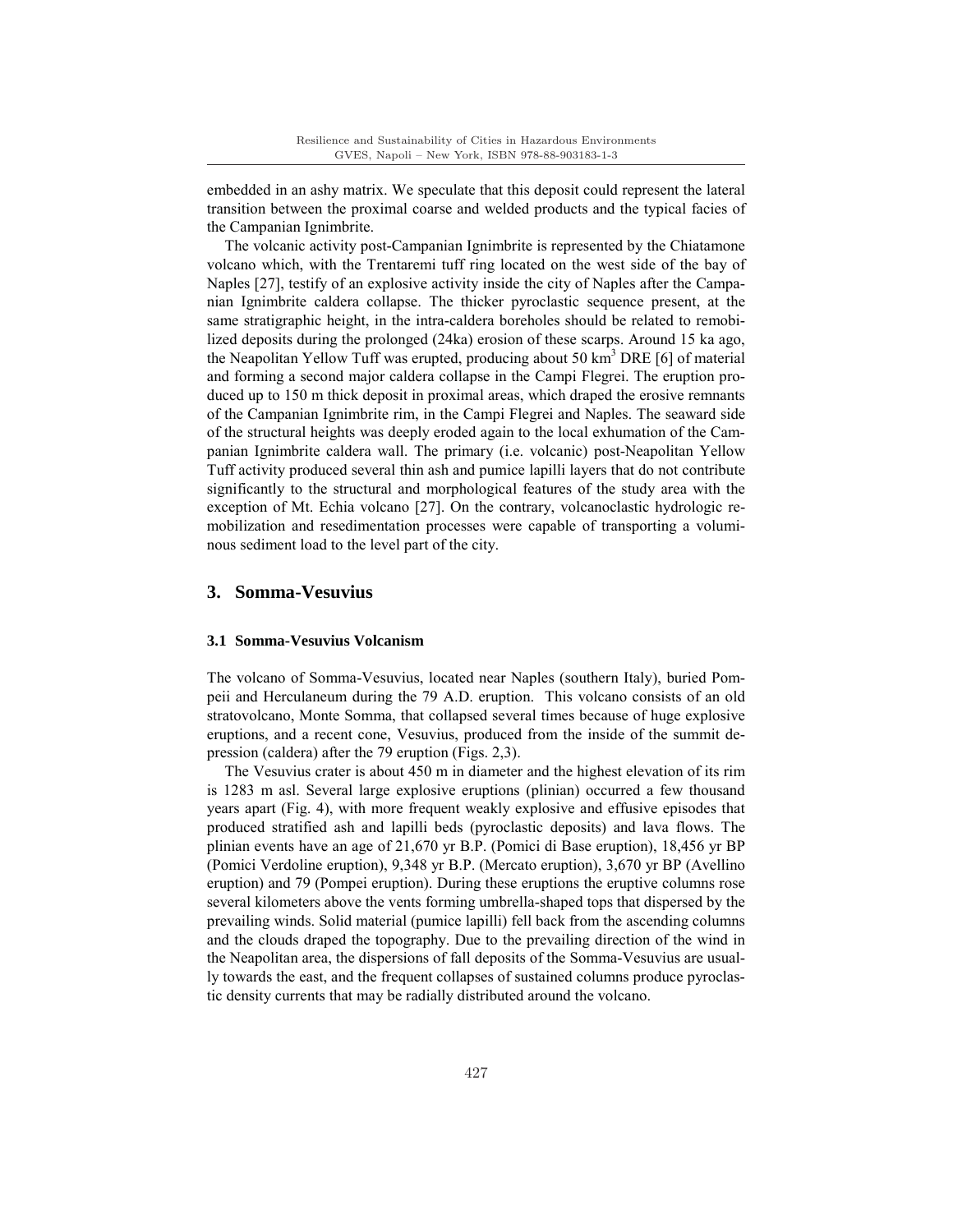$-40^{\circ}51'28''N$  = 14°30'18"E Pollena Trocchia Cercola  $-*O*ttaviano$ Somma San Giuseppe Vesuviano  $\blacksquare$  Terzigno Ercolano - Poggiomarino Camaldoli<br>Torre del Greco  $\blacksquare$  Boscotrecase **Boscoreale** Torre Annunziata<br>Pompei  $-40^{\circ}45^{\prime}05^{\prime\prime}N$ 5 km Angri **ITALY** Castellammar

**Figure 2.** Campanian Plain with Somma-Vesuvius.



**Figure 3.** Schematic models of Somma-Vesuvius caldera genesis.

Resilience and Sustainability of Cities in Hazardous Environments GVES, Napoli – New York, ISBN 978-88-903183-1-3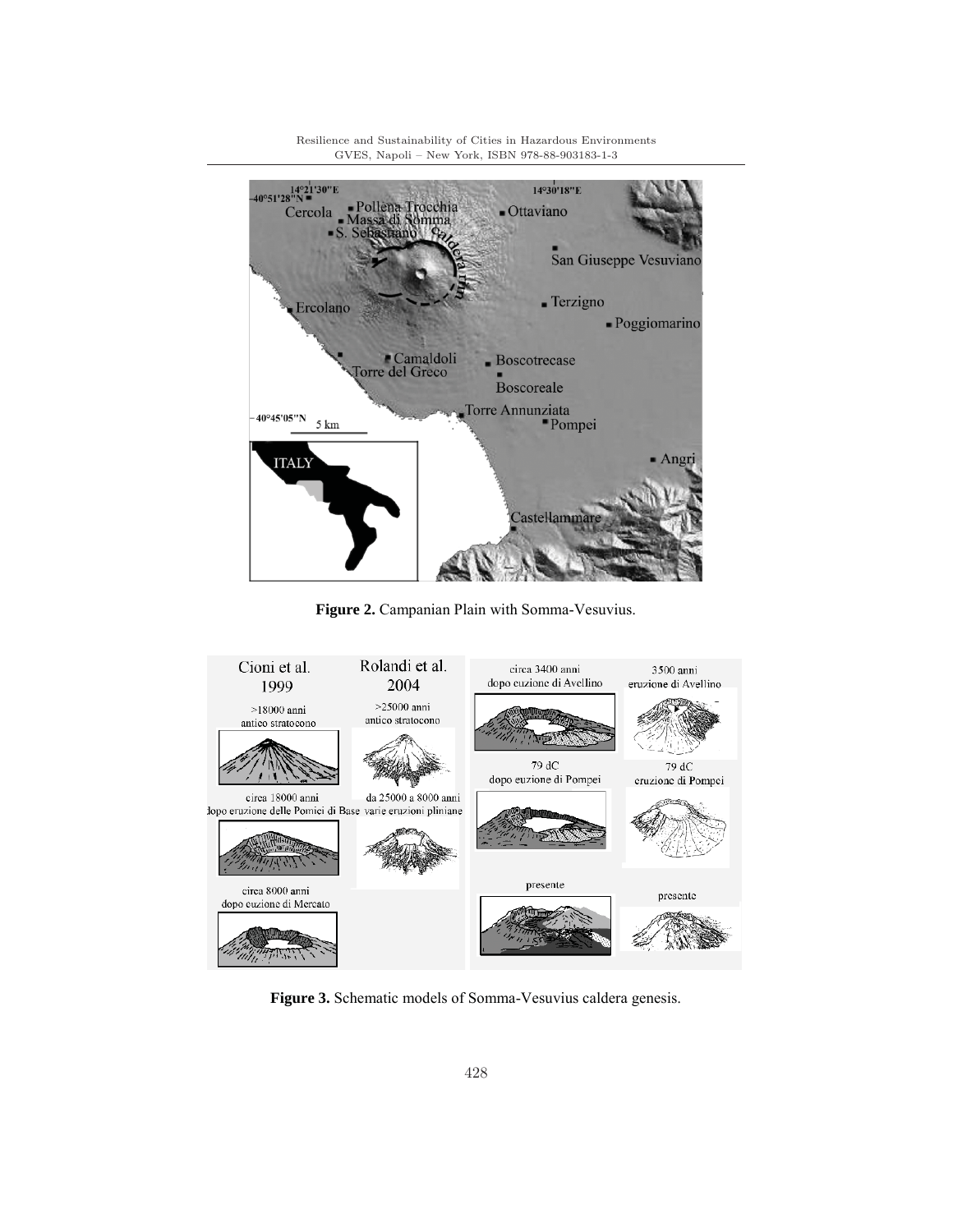The destructive impact of the major Vesuvian eruptions on the surrounding volcanic territory is documented both by the numerous archaeological sites that suffered extensive damage and by historical accounts of the more recent eruptive events. In fact, many villages, towns and rural farms in a large area around the volcano were destroyed and buried under a blanket of tephra and mass flows in prehistoric and historic times. Some examples are the burying of Bronze Age villages by the products of the Avellino plinian eruption and the most famous destruction of Pompeii and Herculaneum during the 79 eruption as described by Pliny the Younger [28]. Pliny the Elder and thousands of other people were killed in the few days of this eruption. The next major subplinian eruptions occurred in 472 and 1631. During the 472 eruption the plain at the foot of the northern slope of the volcano was inundated and large Roman buildings and villae rusticae (country estates) were buried under several metres of volcanic debris. Historical records report over 4000 people killed and some 40,000 displaced in consequence of the 1631 eruption [29]. A few other smaller explosive episodes were reported in 512, during the Medieval period, and during the most recent activity cycle (1631–1944).



**Figure 4.** Chronostratigraphy of Somma-Vesuvius eruptions.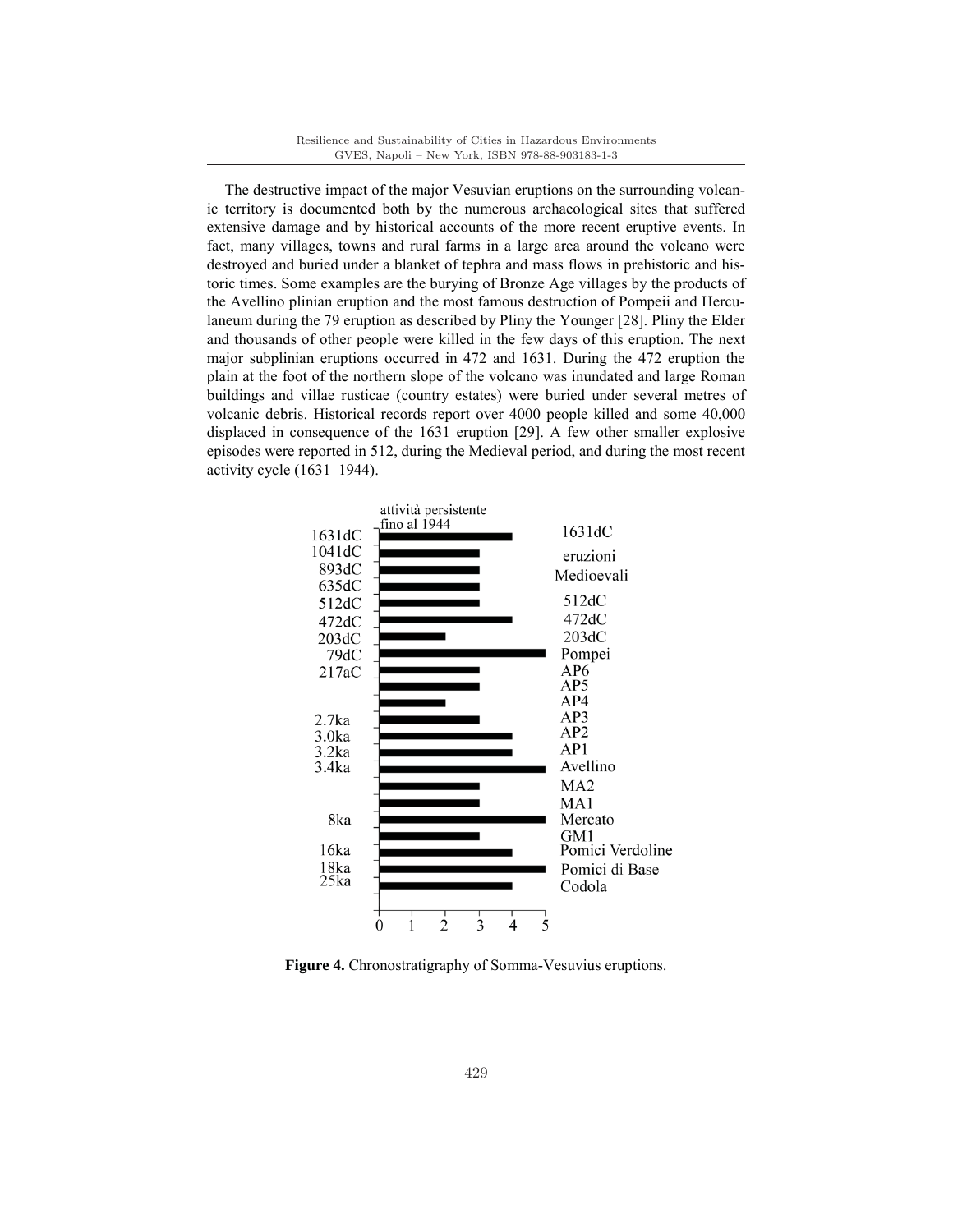#### **3.2 The A.D. 79 Vesuvius Eruption and its Effects on Pompeii**

The A.D. 79 eruption started at about 1 p.m. on 24 August with the formation of a plinian column that was preceded by a phreatomagmatic opening phase. A thick layer of pumice lapilli resulting from this phase covered a vast area to the south of Vesuvius [30]. The pumice deposit reached its maximum depth of 2.8 m at Pompeii [31]. Numerous pyroclastic currents occurred during and after the emplacement of the upper part of the basal lapilli pumice deposit (Fig. 5). Some cities around Vesuvius received successive waves of pyroclastic currents in which material achieved temperatures of up to 400°C [32]. The phreatomagmatic final stage of the eruption is displayed by the presence of accretionary lapilli into the deposit.

The process of Pompeii's burial is here briefly reported [33,34]. It began in the early afternoon on 24 August with the initial stage of the eruption. The rate of deposition in the open areas of the city was 15 cm per hour; areas accumulating additional material, such as that falling from the sloped roofs of buildings, received 25 to 30 cm per hour. Within the first six hours of the eruption, roofs began to collapse under the weight of the pumice lapilli, causing some supporting walls to crumble as well. By the early morning on 25 August, most structures were seriously compromised. Portions of many houses had collapsed, and it appears that only those roofs whose angle were considerably sloped survived. A notable quantity of pumice lapilli had infiltrated the internal spaces of houses through the compluvia (roof openings) or collapsed roofs, forming the deposit ranging between 1-5 m thick. Approximately 3 m of material accumulated into peristyles and alleys between the houses, before the sustained pyroclastic currents overcame the town. This phase was punctuated by at least three episodes of lithic sand to lapilli fall, suggesting pauses between the passage of pyroclastic currents that allowed the deposition from the sustained column. We suggest that only the lower portions of the pyroclastic currents had contacts with the structures of the town, destroying preferentially the upper floors and the walls of the ground floors that happened to run perpendicular to the direction of the pyroclastic currents. The impact with the solid masonry of the houses caused deceleration of the currents, which consequently lost their solid matter and, hence, their kinetic energies. The ash and pumice lapilli transported by the pyroclastic currents formed compact and very hard layers upon the basal pumice lapilli deposit.

## **4. Conclusions**

This brief overview of the eruptions of Campi Flegrei and Vesuvius volcanoes attest to the recurring and destructive nature of the hazards from these volcanoes, and to the resilience of the cohabiting populations that resettled after the destructive volcanic events. Naples and the surrounding towns are today continuously expanding and facing not only the hazards from the volcanoes but also from the human activities (household and industrial landfills). While the past Neapolitan populations managed to rebuild after the devastating volcanic events, it remains to be seen whether the future generations will also succeed in cohabiting with their volcanoes.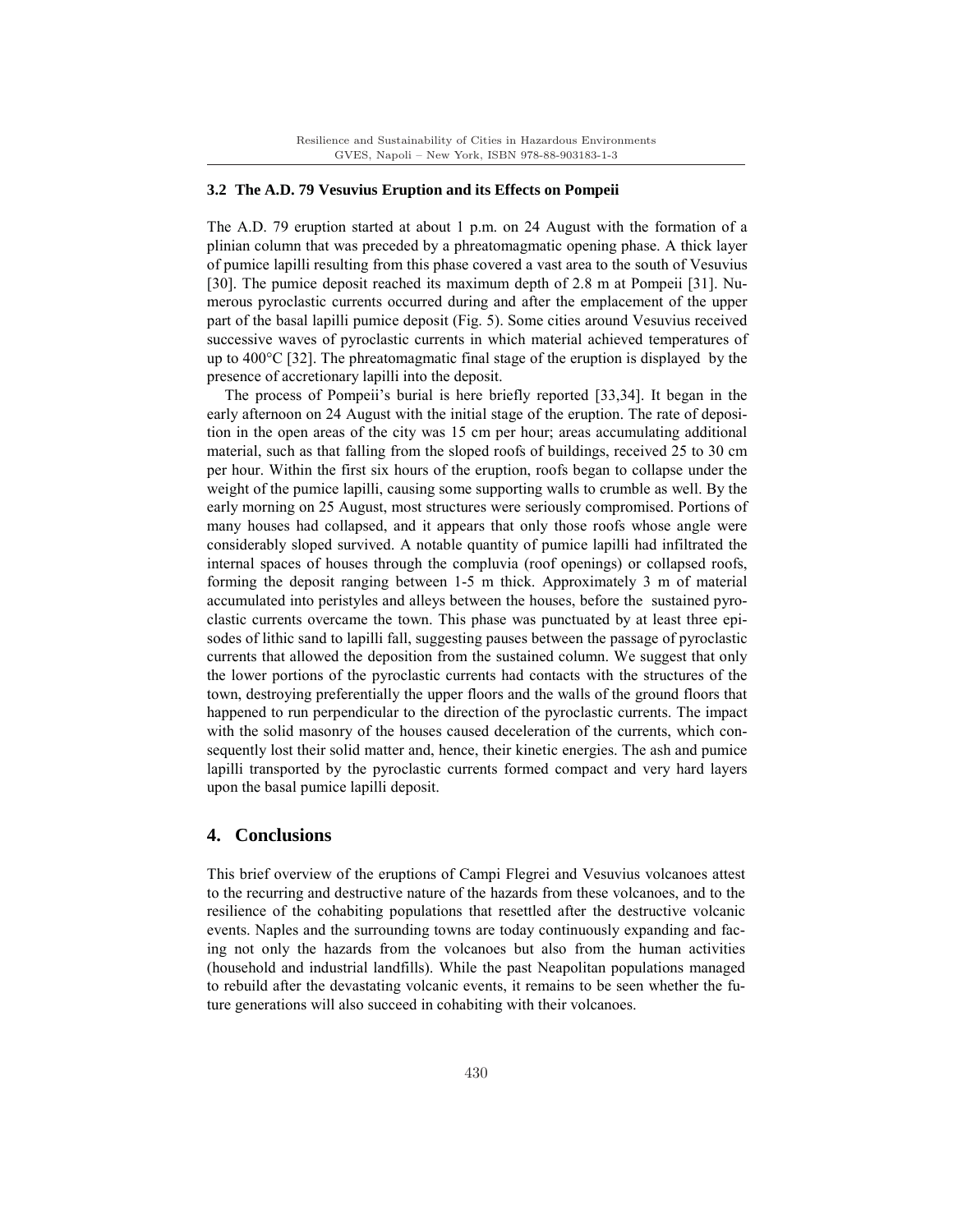

**Figure 4.** Stratigraphic section of A.D. 79 deposit at Pompeii.

## **References**

- 1. Dobran, F. (2006). VESUVIUS 2000 Toward security and prosperity under the shadow of Vesuvius. In F. Dobran (ed.) VESUVIUS Education, Security and Prosperity. Elsevier, Amsterdam, pp. 3-69.
- 2. Dobran, F. (2006). Education: Cognitive tools and teaching Vesuvius. In F. Dobran (ed.) VESUVIUS Education, Security and Prosperity. Elsevier, Amsterdam, pp. 73-218.
- 3. Rosi M., Sbrana, A. (1987). Phlegraean Fields. C.N.R. Quaderni della Ricerca Scientifica 114-9, 1-175.
- 4. Orsi, G., De Vitta, S., Di Vito, M. (1996). The restless, resurgent Campi Flegrei nested caldera (Italy): Constraints on its evolution and configuration. Journal of Volcanology and Geothermal Research 74, 179-214.
- 5. Perrotta A., Scarpati C., Luongo G. & Morra V. (2006) The Campi Flegrei caldera boundary in the city of Naples. In: De Vivo B. (ed), Volcanism in the Campania Plain: Vesuvius, Campi Flegrei and Ignimbrites. Elsevier, Amsterdam, pp. 85-96.
- 6. Scarpati C., Cole P., Perrotta A. (1993) The Neapolitan Yellow Tuff A large volume multiphase eruption from Campi Flegrei, Southern Italy. Bulletin of Volcanolology 55, 343-356.
- 7. Insigna, D., Calvert, A., D'Argento, B., Fedele, L., Lanphere, M., Morra, V., Perrotta, A., Sacchi, M., Scarpati, C. (2004).  $^{40}Ar^{39}Ar$  dating of the Neapolitan Yellow Tuff eruption (Campi Flegrei, southern Italy): volcanological and chronostratigraphic implications. In European Geophysical Union (EGU) 1st General Assembly, Nice.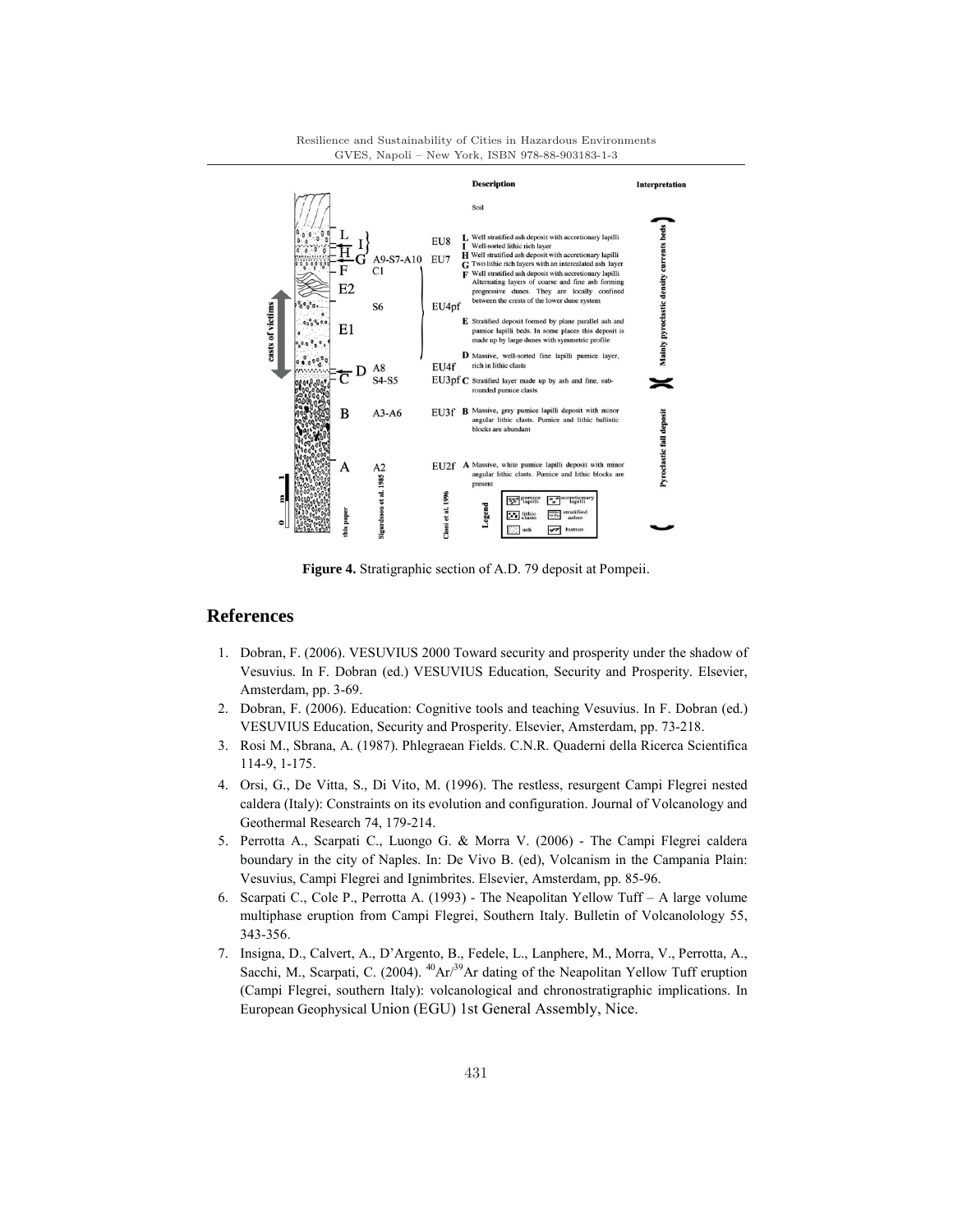- 8. Rittmann, A. (1950). Sintesi geologica dei Campi Flegrei. Bollettino Società Geologica Italiana 69, 117-128.
- 9. Di Gerolamo, P., Ghiara, M.R., Lirer, L., Munno, R., Rolandi, G., Stanzione, A. (1984). Vulcanologia e petrologia dei Campi Flegrei. Bollettino della Società Geologica Italiana 103, 349-413.
- 10. Di Girolamo, P., Rolandi, G., Stanzione, D. (1973). L'eruzione di pomici a letto dell'Ignimbrite Campana ("Tufo grigio campano" Auct.). Periodico di Mineralogia 42(3), 439–468.
- 11. Rosi, M., Sbrana, A., Vezzoli, L. (1988). Stratigrafi a delle isole di Procida e Vivara: Bollettino Gruppo Nazionale di Vulcanologia 4, 500–525.
- 12. De Astis, G., Pappalardo, L., Piochi, M. (2004). Procida volcanic history: New insights into the evolution of the Phlegraean volcanic district (Campanian region, Italy). Bulletin of Volcanology 66, 622–641. DOI 10.1007/s00445-004-0345-y
- 13. Vezzoli, L. (ed.) (1988). Island of Ischia. CNR Quaderni della Ricerca Scientifica 114-10, 1-133.
- 14. Alessio, M., Bella, F., Improta, S., Belluomini, G., Cortesi, C., Turi, B. (1973). University of Rome Carbon-14 dates X. Radiocarbon 15, 165-178.
- 15. Ricci, G., Lanphere, M.A., Morra, V., Perrotta, A., Scarpati, C., and Melluso, L. (2000). Volcanological, geochemical and geochronological data from ancient pyroclastic successions of Campi Flegrei (Italy). Eos (Transactions, American Geophysical Union) 81(48), Fall meeting supplement, p. 28.
- 16. De Vivo, B., Rolandi, G., Gans, P.B., Calvert, A.. Bohrson, W.A., Spera, F.J., Belkin, H.E. (2001). New constraints on the pyroclastic eruptive history of the Campanian Volcanic Plain (Italy). Mineralogy and Petrology 73, 47-65.
- 17. Deino, A.L., Orsi, G., De Vita, S., Piochi, M. (2004). The age of the Neapolitan Yellow Tuff caldera-forming eruption (Campi Flegrei caldera – Italy) assessed by  ${}^{40}Ar^{39}$  dating method. Journal of Volcanology and Geothermal Research 133, 157.170. et al 192
- 18. Lirer, L., Luongo, G., Scandone, R. (1987). On the volcanological evolution of Campi Flegrei. EOS Transactions of the American Geophysical Union 68, 226-234.
- 19. D'Oriano, C., Poggianti, E., Bertagnini, A., Cioni, R., Landi, P., Polacci, M., Rosi, M. (2005). Changes in eruptive style during the A.D. 1538 Monte Nuovo eruption (Phlegrean Fields, Italy): The role of syn-eruptive crystallization. Bulletin of Volcanology 67, 601- 662.
- 20. Barberi, F., Cassano, E., La Torre, P., Sbrana, A. (1991). Structural evolution of Campi Flegrei caldera in light of volcanological and geophysical data. Journal of Volcanology and Geothermal Research 48(1-2), 33-49.
- 21. Orsi G., Di Vito M.A. & Isaia R. (2004) Volcanic hazard assessment at the restless Campi Flegrei caldera. Bulletin of Volcanolology 66, 514-530.
- 22. Fedele L., Insinga D., Calvert A., Morra, V., Perrotta A., Scarpati C. <sup>(2011). 40</sup>Ar/<sup>39</sup>Ar dating of tuff vents in the Campi Flegrei caldera (southern Italy): Toward a new chronostratigraphic reconstruction of the Holocene volcanic activity. Bulletin of Volcanology 73, 1323-1336.
- 23. Cole, P.D., Perrotta, A., Scarpati, C. (1994). The volcanic history of the southern part of the city of Naples. Geological Magazine 131, 785-799.